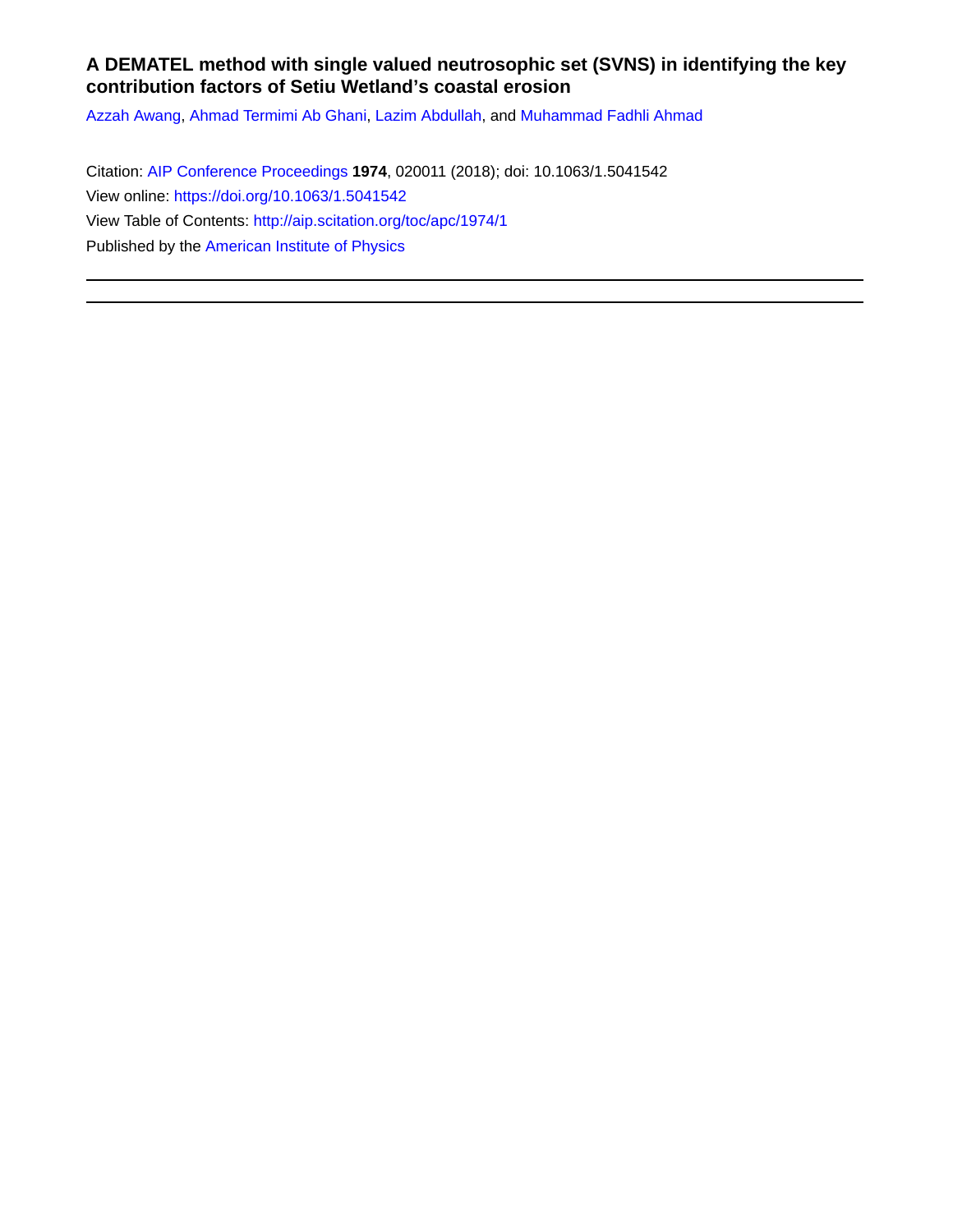# **A DEMATEL Method with Single Valued Neutrosophic Set (SVNS) in Identifying the Key Contribution Factors of Setiu Wetland's Coastal Erosion**

Azzah Awang<sup>1, a)</sup>, Ahmad Termimi Ab Ghani<sup>2, b)</sup>, Lazim Abdullah<sup>3, c)</sup> and Muhammad Fadhli Ahmad<sup>4, d)</sup>

> *1,2,3 Pusat Pengajian Informatik dan Matematik Gunaan, Universiti Malaysia Terengganu, 21030 Kuala Terengganu, Terengganu. 4 Pusat Pengajian Kejuruteraan Kelautan, Universiti Malaysia Terengganu, 21030 Kuala Terengganu, Terengganu. Malaysia*

> > <sup>a)</sup>Corresponding author: noor  $azzah@yahoo.com$  $b)$ termimi@umt.edu.my  $c)$ lazim m@umt.edu.my  $d$ fadhli@umt.edu.my

**Abstract.** This study intends to employ the decision-making trial and evaluation laboratory (DEMATEL) method to identify the influential factors contributed towards coastal erosion. This investigation specifically studies the coastal erosion in Setiu Wetlands coastal areas which located in Terengganu, Malaysia. The single valued neutrosophic set (SVNS) is used into the DEMATEL instead of crisp numbers. Twelve factors of coastal erosion with three dimensions were identified from literature review and consultation with group of experts. By considering the interrelationships among factors, DEMATEL is applied to acquire the importance and cause-effect relationships among the influential factors of coastal erosion. Obtained result reveals that coastal development gives a significant influence in contributing coastal erosion. The result from this study offers an insight for stakeholders to understand cause-effect relationships among coastal erosion factors in which can provide a precautious short or long term strategies.

*Keywords*: Coastal erosion, DEMATEL, Neutrosophic

## **INTRODUCTION**

A decision-making trial and evaluation laboratory (DEMATEL) method is a well-known method for clarifying the interrelationship among the factors of multi-criteria decision making (MCDM) problem. The main feature of DEMATEL is its ability to provide a cause-effect relationship diagram which splitted factors into either causal or effect group. The DEMATEL method has been applied in various case studies such as in implementation of successful green supply chain management (GSCM) [1], GSCM adoption in a food packaging company [2] and auto components manufacturing sector [3], prioritizing investment projects [4] and many more. The traditional DEMATEL that uses crisp numbers of integer from 0 to 4 cannot handle the fuzziness and uncertainty elements. Therefore, many reseachers have worked on the extended DEMATEL method using fuzzy numbers [5-7]. Although fuzzy numbers are successfully employed in DEMATEL method, they are unable to deal with any indeterminate and inconsistent information that exists in real world. Therefore, Smarandache [8] has proposed the concept of neutrosophic set (NS) to tackle that issue. The neutrosophic set generalizes the concepts of the classic set, fuzzy set (FS), intuitionistic fuzzy set (IFS), interval-valued intuitionistic fuzzy set (IVIFS) and etc. [8]. In the neutrosophic

> *Proceeding of the 25th National Symposium on Mathematical Sciences (SKSM25)* AIP Conf. Proc. 1974, 020011-1–020011-8; https://doi.org/10.1063/1.5041542 Published by AIP Publishing. 978-0-7354-1681-9/\$30.00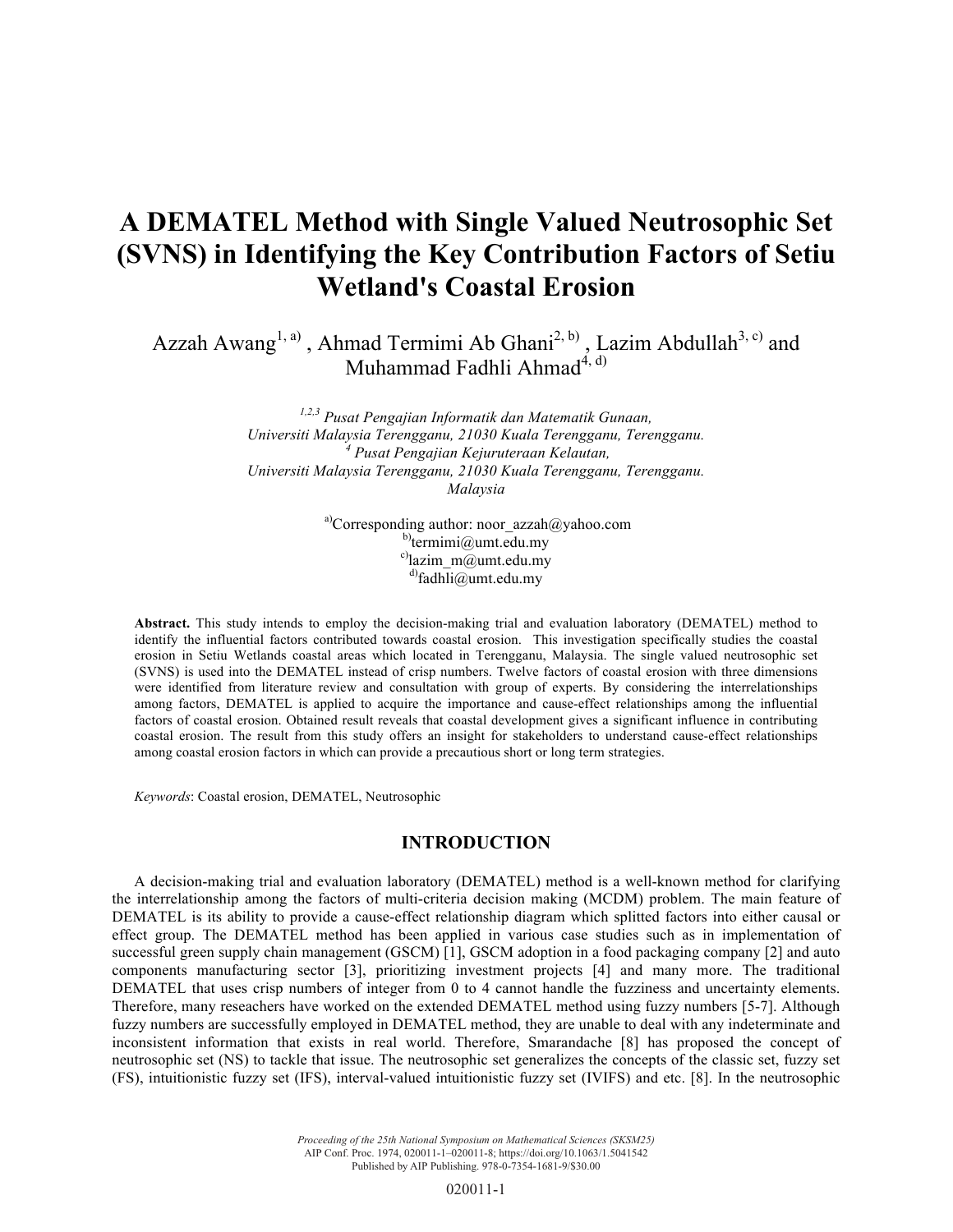set, there are three elements called truth-membership, indeterminacy-membership, and falsity-membership which represented independently. Since each element of NSs are nonstandard unit interval of  $\mathfrak{b}^{-1}$ , it is hard to apply to real scientific problems. Therefore, Wang et al. [9-10] introduced two subclass sets of NSs which are single valued neutrosophic set (SVNS) and interval neutrosophic set (INS).

In recent years, the researches on NSs have been developed and were applied to solve various MCDM problems. Das et al. [11] proposed an algorithm approach using neutrosophic soft matrix with employing the combination of the neutrosophic set (NS) and soft set (SS). Ali et al. [12] proposed neutrosophic recommender system based on algebraic neutrosophic measures and applied it for medical diagnosis decision making problem. Besides that, Ye [13] introduced new exponential operational laws of INSs which based on crisp values and the exponents are interval neutrosophic numbers (INNs). Deli et al. [14] introduced bipolar neutrosophic set and a few of its operations. Liu and Luo [15] developed some power aggregation operators on simplified neutrosophic set (SNS). Şahin and Küçük [16] proposed the concept of neutrosophic subsethood based on distance measure for SVNSs.

Neutrosophic sets have been successfully applied and literally enhance the fuzzy theories in overall. To fill the gaps and also to get reap of the capability of neutrosophic set in handling inderminate situations, this paper proposes the single valued neutrosophic sets (SVNSs) into DEMATEL procedure. To demonstrate the applicability of the proposed method, we applied it in coastal erosion problem which is can be considered as an MCDM problem. The rest of the paper is as follows. Second section introduces some basic concepts of neutrosophic set. Third section explains the proposed neutrosophic DEMATEL method. Fourth section provides an illustrative example where the proposed methodology is tested out. Then the last section will be a conclusion.

#### **PRELIMINARIES**

In this section, some basic concepts of neutrosophic sets are given.

**Definition 1** ([10]) Let *X* be a space of points (objects) with generic elements in *X* denoted by *x*. An SVNS *A* in *X* is characterized by truth-membership function  $T_A(x)$ , indeterminacy-membership function  $I_A(x)$ , and falsity membership function  $F_A(x)$ . Then, an SVNS *A* can be denoted by  $A = \{(x, T_A(x), I_A(x), F_A(x) | x \in X\}$ , where  $T_A(x) I_A(x) F_A(x) \in [0,1]$  for each point x in X. Therefore, the sum of  $T_A(x) I_A(x)$  and  $F_A(x)$  satisfies the condition  $0 \le T_A(x) + I_A(x) + F_A(x) \le 3$ .

Decision making normally involves human language or commonly referred as linguistic variables. A linguistic variable simply represents words or terms used in human language. Therefore, this linguistic variable approach is a convenient way for decision makers to express their assessments. Ratings of criteria can be expressed by using linguistic variables such as very important (VI), important (I), low important (LI), not important (NI), etc. Linguistic variables can be transformed into SVNSs as shown in the Table 1.

| Integer  | Linguistic variable           | <b>SVNNs</b>     |
|----------|-------------------------------|------------------|
| $\theta$ | No influence/ Not important   | (0.1, 0.8, 0.9)  |
|          | Low influence/important       | (0.35, 0.6, 0.7) |
|          | Medium influence/important    | (0.5, 0.4, 0.45) |
|          | High influence/important      | (0.8, 0.2, 0.15) |
| 4        | Very high influence/important | (0.9, 0.1, 0.1)  |

**TABLE 1.** Linguistic variable and Single Valued Neutrosophic Numbers (SVNNs) [17]

The group of decision makers have their own decision weights based on their experience and knowledge in the decision problem. Thus, the weight of each decision maker may not be equal to each other. The weight of each decision maker is considered with linguistic variables and conveyed in SVNNs.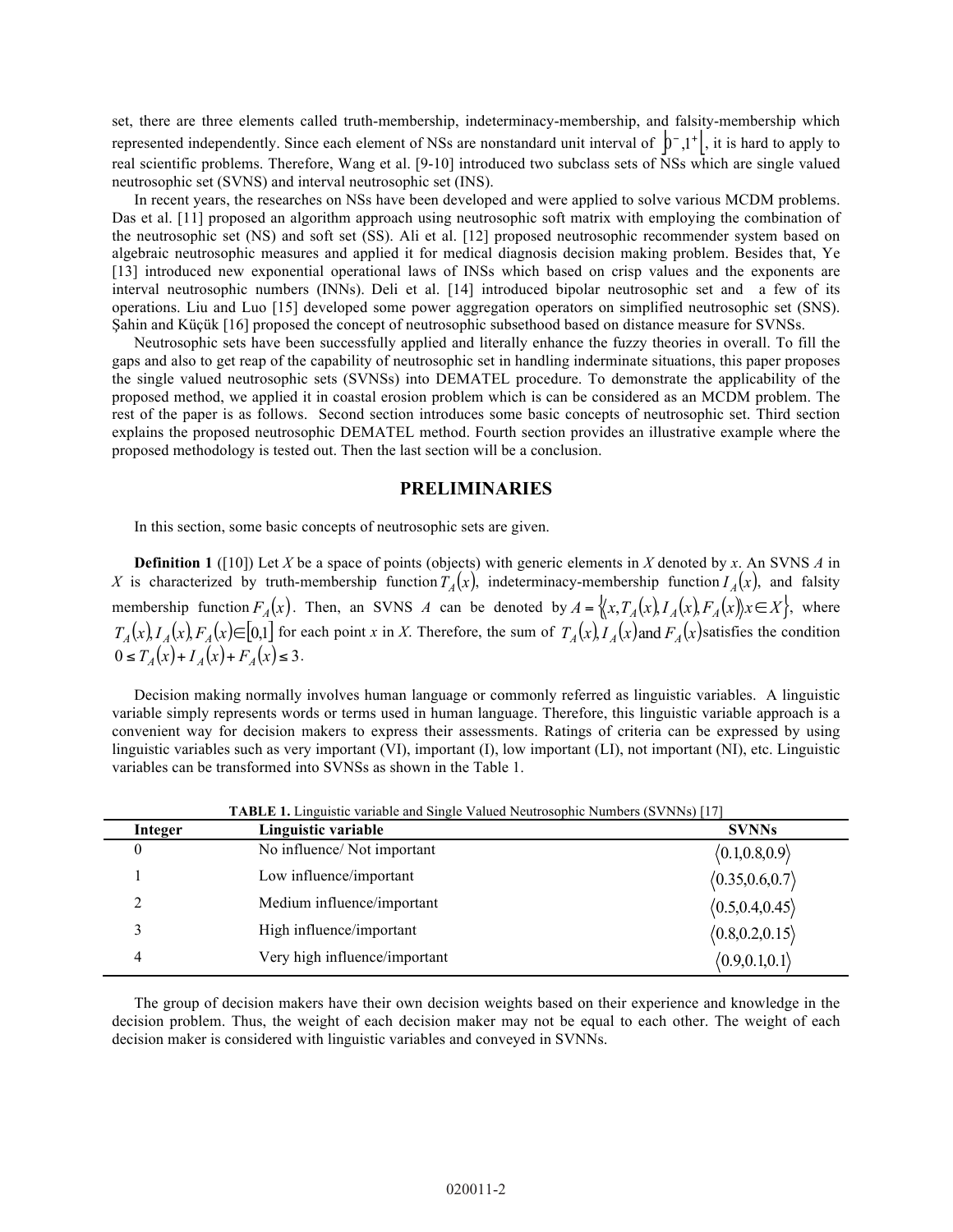**Definition 2** ([17]) Let  $E_k = \langle T_k, I_k, F_k \rangle$  be a neutrosophic number defined for the rating of k-th decision maker. Then the weight of the kth decision maker can be written as:

$$
\psi_k = \frac{1 - \sqrt{\left(1 - T_k(x)\right)^2 + (I_k(x))^2 + (F_k(x))^2\right)/3}}{\sum_{k=1}^p \left(1 - \sqrt{\left(1 - T_k(x)\right)^2 + (I_k(x))^2 + (F_k(x))^2\right)/3}}
$$
\n(1)

Further, in achieving a favorable solution, the group decision making is important in any decision making process. In the group decision-making process, all the individual decision maker assessments need to be aggregated to one aggregated neutrosophic decision matrix. This can be done by employing single valued neutrosophic weighted averaging (SVNWA) aggregation operator proposed by Ye [18].

**Definition 3** ([18]) Let  $D^{(k)} = (d_{ij}^{(k)})_{m \times n}$  be the single-valued neutrosophic decision matrix of the k-th decision maker and  $\psi = (\psi_1, \psi_2, ..., \psi_p)^T$  be the weight vector of decision maker such that each  $\psi_k \in [0,1]$ .  $D = (d_{ij})_{m \times n}$ , where

$$
d_{ij} = SVNSWA_{\psi}\left(d_{ij}^{(1)}, d_{ij}^{(2)}, ..., d_{ij}^{(p)}\right) = \psi_1 d_{ij}^{(1)} \oplus \psi_2 d_{ij}^{(2)} \oplus ... \oplus \psi_p d_{ij}^{(p)} = \left\langle 1 - \prod_{k=1}^p \left(1 - T_{ij}^{(p)}\right)^{\psi_k}, \prod_{k=1}^p \left( I_{ij}^{(p)} \right)^{\psi_k}, \prod_{k=1}^p \left( F_{ij}^{(p)} \right)^{\psi_k} \right\rangle
$$
(2)

Deneutrosophication is the process to obtain a crisp number from neutrosophic number. The definition below is the definition of deneutrosophication.

**Definition 4** ([17]) Deneutrosophication of SVNS  $\tilde{N}$  can be defined as a process of mapping  $\tilde{N}$  into a single crisp output  $\psi^* \in X$  i.e.,  $f : \overline{N} \to \psi^*$  for  $x \in X$ . If  $\overline{N}$  is discrete set then the vector of tetrads  $\widetilde{N} = \left\{ (x | (T_{\widetilde{N}}(x), I_{\widetilde{N}}(x), F_{\widetilde{N}}(x))) | x \in X \right\}$  is reduced to a single scalar quantity  $\psi^* \in X$  by deneutrosophication. The obtained scalar quantity  $\psi^* \in X$  best represents the aggregate distribution of three membership degrees of neutrosophic element  $\langle T_{\tilde{N}}(x), I_{\tilde{N}}(x), F_{\tilde{N}}(x) \rangle$ .

Therefore, the deneutrosophication can be obtained as follows.

$$
\psi^* = 1 - \sqrt{\left(1 - T_k(x)\right)^2 + \left(I_k(x)\right)^2 + \left(F_k(x)\right)^2\right)/3}
$$
\n(3)

#### **PROPOSED METHOD**

In order to obtain the causal interrelationship of the coastal erosion factors, this paper proposes the procedure of Neutrosophic DEMATEL method as follows.

Step 1: Identify the decision goal and find out the factors influencing the goal. A questionnaire assessment is carried out to investigate the interrelationship between factors. Each expert needs to evaluate the direct influence between any two factors by an integer score 0-4 representing ''no influence", ''low influence", ''medium influence", ''high influence", and "very high influence" respectively.

Step 2: Convert the linguistic evaluations into SVNNs. From the individual crisp 0-4 non-negative integer matrices  $X<sup>k</sup>$ , the individual decision makers' neutrosophic matrices are constructed according to Table 1. In order to get the initial direct-relation matrix *A* which is in the form of crisp numbers, the individual decision makers'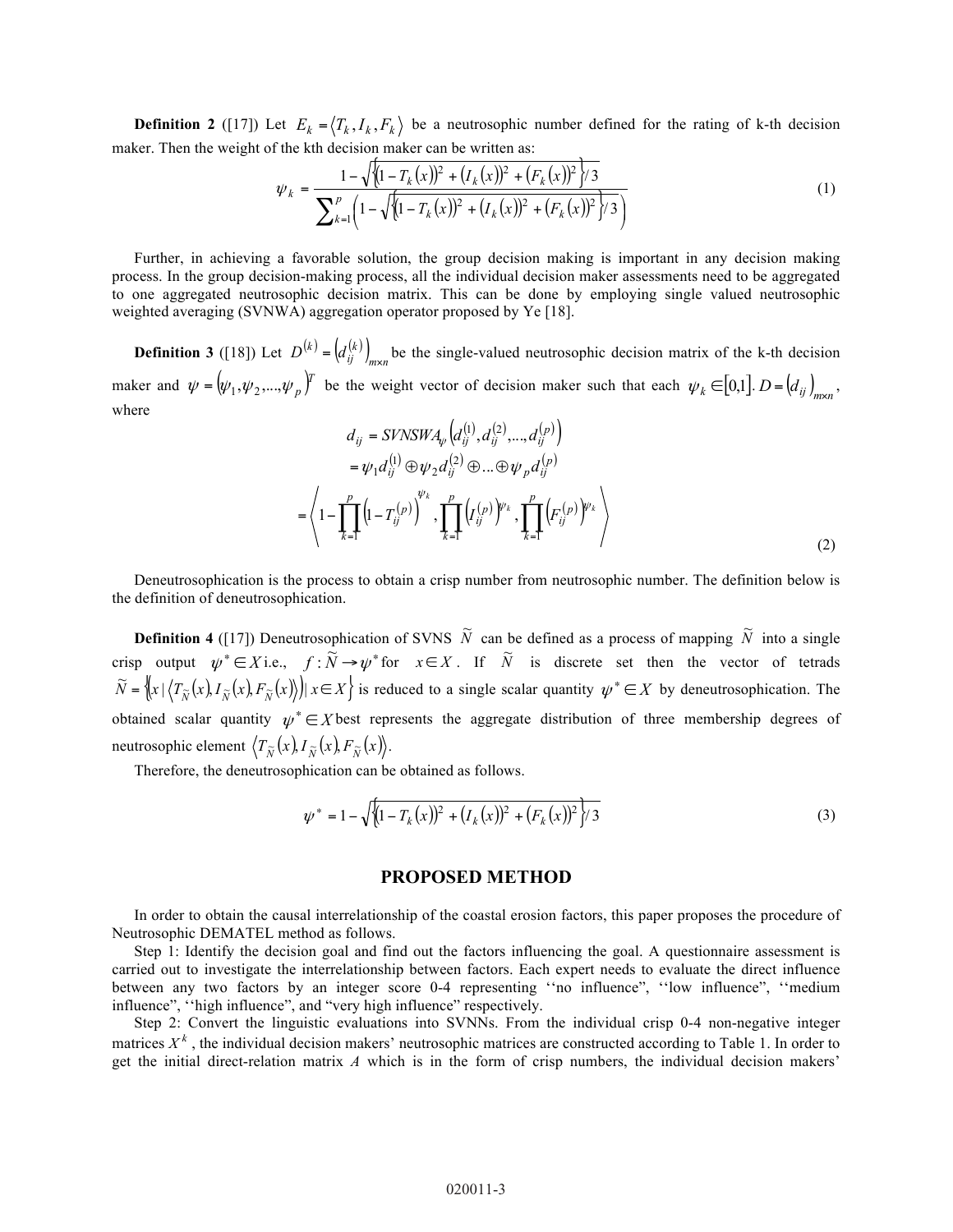neutrosophic matrices need to be aggregated and deneutrophied using Eq. (2) and (3) respectively. However, each of decision makers' weights must be identified using Eq. (1).

Step 3: Identify the cause-effect relationships among factors using the DEMATEL method. Based on the aggregated direct relationship matrix obtained in Step 2, the total-relation matrix can be easily calculated using Eqs.  $(4-5)$  as below.

where

$$
D = A \times S
$$
  

$$
S = \frac{1}{\max_{1 \le i \le n} \sum_{j=1}^{n} a_{ij}}
$$
 (4)

$$
T = D(I - D)^{-1} \tag{5}
$$

where *I* is the identity matrix.

Then the cause-effect relationship diagram is constructed  $(r_i + c_i, r_i - c_i)$ .

Step 4: Analyze the cause-effect relationship diagram. The  $(r_i - c_i)$  indicates the importance of each factors while  $(r_i - c_i)$  is the net cause or effect group. Generally, when the  $(r_i - c_i)$  axis is positive, the factor belongs to the cause group. Otherwise, the factor belongs to the effect group if the  $(r_i - c_i)$  axis is negative.

## **ILLUSTRATIVE EXAMPLE**

The factors of coastal erosion are adapted from Luo et al. [19] and finalized by the group of experts. There are three dimensions which are Natural factors (D1), Man-made factors (D2) and Socio-economic factors (D3). The finalized twelve factors of coastal erosion are hydrodynamic wave and current(C1), imbalance sediment supply (C2), storm surge (C3), tidal range (C4), global warming (C5), bottom beach profile and shoreline instability (C6), sea level rise (C7), sand mining activities (C8), coastal development (C9), coastal protection (C10), budgetary revenue (C11) and coastal zone management and policy (C12). There are three decision makers involve in providing the evaluation; DM1,DM2 and DM3. They were asked to choose an integer from 0 to 4 that represent the degree of influence of one factor towards another factor. The obtained data is analysed using the DEMATEL method. First, all individual decision makers' evaluation matrices are constructed. For instance, the  $X<sup>1</sup>$  matrix below is the DM1's evaluation matrix.

$$
X^{1} = \begin{pmatrix}\n0 & 4 & 3 & 0 & 1 & 4 & 2 & 2 & 1 & 4 & 4 & 4 \\
1 & 0 & 1 & 0 & 3 & 4 & 3 & 1 & 4 & 4 & 4 & 4 \\
3 & 3 & 0 & 0 & 3 & 3 & 3 & 3 & 4 & 4 & 3 & 4 \\
1 & 3 & 4 & 0 & 2 & 4 & 3 & 3 & 4 & 3 & 4 & 3 \\
3 & 4 & 4 & 4 & 0 & 3 & 4 & 3 & 4 & 4 & 4 & 4 \\
2 & 4 & 2 & 2 & 3 & 0 & 1 & 4 & 2 & 4 & 3 & 3 \\
4 & 3 & 4 & 2 & 4 & 4 & 0 & 3 & 4 & 4 & 4 & 4 \\
1 & 4 & 3 & 1 & 3 & 4 & 2 & 0 & 4 & 3 & 4 & 4 \\
4 & 4 & 4 & 1 & 2 & 4 & 4 & 3 & 0 & 4 & 4 & 4 \\
4 & 4 & 2 & 2 & 2 & 4 & 4 & 2 & 3 & 0 & 4 & 2 \\
3 & 4 & 2 & 1 & 2 & 2 & 4 & 3 & 4 & 4 & 0 & 4 \\
2 & 4 & 1 & 0 & 1 & 3 & 3 & 4 & 4 & 4 & 4 & 0\n\end{pmatrix}
$$

The individual decision makers' matrices which are in 0 to 4 crisp numbers are converted to SVNNs as Table 1. The step is omitted due to page limitation. Then,compute the initial direct-relation matrix *A* based on Eq. (2).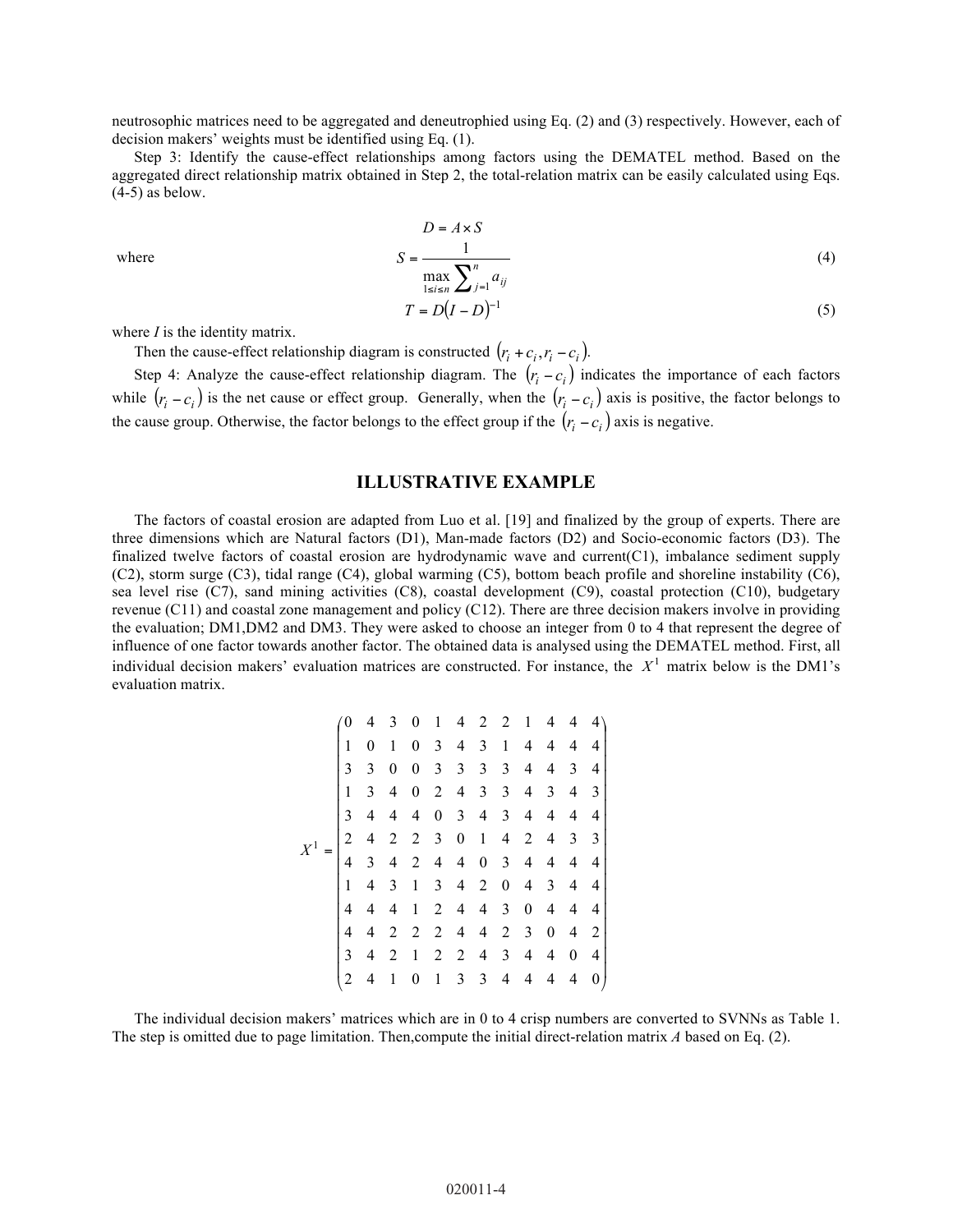|       |       |             |  |  | 0.854 0.678 0.672 0.407 0.875 0.648 0.468 0.597 0.800 0.817 0.799]                                                            |  |  |  |
|-------|-------|-------------|--|--|-------------------------------------------------------------------------------------------------------------------------------|--|--|--|
|       |       |             |  |  | 0.632 0.000 0.390 0.516 0.621 0.854 0.729 0.566 0.800 0.817 0.854 0.817                                                       |  |  |  |
|       |       |             |  |  | 0.815 0.815 0.000 0.672 0.621 0.842 0.748 0.621 0.796 0.854 0.743 0.854                                                       |  |  |  |
|       |       | 0.706 0.770 |  |  | 0.875 0.000 0.433 0.875 0.815 0.748 0.766 0.815 0.817 0.815                                                                   |  |  |  |
|       |       |             |  |  | 0.842 0.800 0.884 0.854 0.000 0.815 0.900 0.648 0.854 0.800 0.817 0.817                                                       |  |  |  |
| $A =$ |       |             |  |  | $\begin{bmatrix} 0.743 & 0.817 & 0.505 & 0.678 & 0.566 & 0.000 & 0.566 & 0.817 & 0.743 & 0.854 & 0.815 & 0.770 \end{bmatrix}$ |  |  |  |
|       |       |             |  |  | 0.817 0.748 0.817 0.743 0.784 0.817 0.000 0.748 0.854 0.854 0.817 0.854                                                       |  |  |  |
|       |       |             |  |  | 0.632 0.854 0.748 0.632 0.770 0.854 0.743 0.000 0.800 0.770 0.854 0.796                                                       |  |  |  |
|       |       |             |  |  | 0.854 0.884 0.828 0.597 0.648 0.800 0.800 0.770 0.000 0.817 0.800 0.744                                                       |  |  |  |
|       | 0.800 |             |  |  | 0.854 0.468 0.648 0.648 0.817 0.800 0.468 0.729 0.000 0.817 0.483                                                             |  |  |  |
|       |       |             |  |  | 0.632 0.706 0.483 0.339 0.433 0.589 0.677 0.748 0.817 0.817 0.000 0.854                                                       |  |  |  |
|       |       |             |  |  | 0.766 0.221 0.221 0.349 0.597 0.566 0.800 0.817 0.875 0.854 0.000                                                             |  |  |  |
|       |       |             |  |  |                                                                                                                               |  |  |  |

The importance of three decision makers may not be equal to each other according their experience in coastal erosion. Their decision commands are considered as linguistic variables expressed in Table 1. The importance of each decision maker expressed by linguistic variable with its corresponding SVNN is shown in Table 2.

| <b>TABLE 2.</b> Importance of decision makers with SVNNs |                                    |                                      |                                    |  |  |  |  |  |  |
|----------------------------------------------------------|------------------------------------|--------------------------------------|------------------------------------|--|--|--|--|--|--|
| DM1<br>DM3<br>DM2                                        |                                    |                                      |                                    |  |  |  |  |  |  |
| Linguistic variable<br>Weight in SVNN                    | High Important<br>(0.8, 0.2, 0.15) | Medium Important<br>(0.5, 0.4, 0.45) | High Important<br>(0.8, 0.2, 0.15) |  |  |  |  |  |  |

The decision makers' weight is determined using Eq. (1) and shown as below.

$$
\psi_1 = \frac{1 - \sqrt{\left(1 - 0.8\right)^2 + \left(0.2\right)^2 + \left(0.15\right)^2}/3}{\left(3 - \sqrt{0.1025/3} - \sqrt{0.6125/3} - \sqrt{0.1025/3}\right)}
$$
  
= 0.3742

Similarly, we can obtain the other decision makers' weights as above. Thus the weights of all three decision makers are as follows.

$$
\psi = (0.3742, 0.2516, 0.3742)
$$

Refer the initial direct-relation matrix *A* above, the element  $a_{12}$  can be computed using SVNSWA aggregation operator Eq. (2) with the obtained decision makers' weights and the deneutrosophic formula in Eq. (3).

$$
\langle 1 - \left( (0.9)^{0.3742} \otimes (0.8)^{0.2516} \otimes (0.8)^{0.3742} \right) \left( (0.1)^{0.3742} \otimes (0.2)^{0.2516} \otimes (0.2)^{0.3742} \right) \left( (0.1)^{0.3742} \otimes (0.15)^{0.2516} \otimes (0.15)^{0.3742} \right) \rangle
$$
  
=  $\langle 0.846, 0.154, 0.129 \rangle$   
 $a_{12} = 1 - \sqrt{\left( 1 - 0.846 \right)^2 + (0.154)^2 + (0.129)^2 \right)}/3$   
 $a_{12} = 0.854$ 

Next is to calculate the normalized initial direct-relation matrix *D* by Eq. (4), depicted below: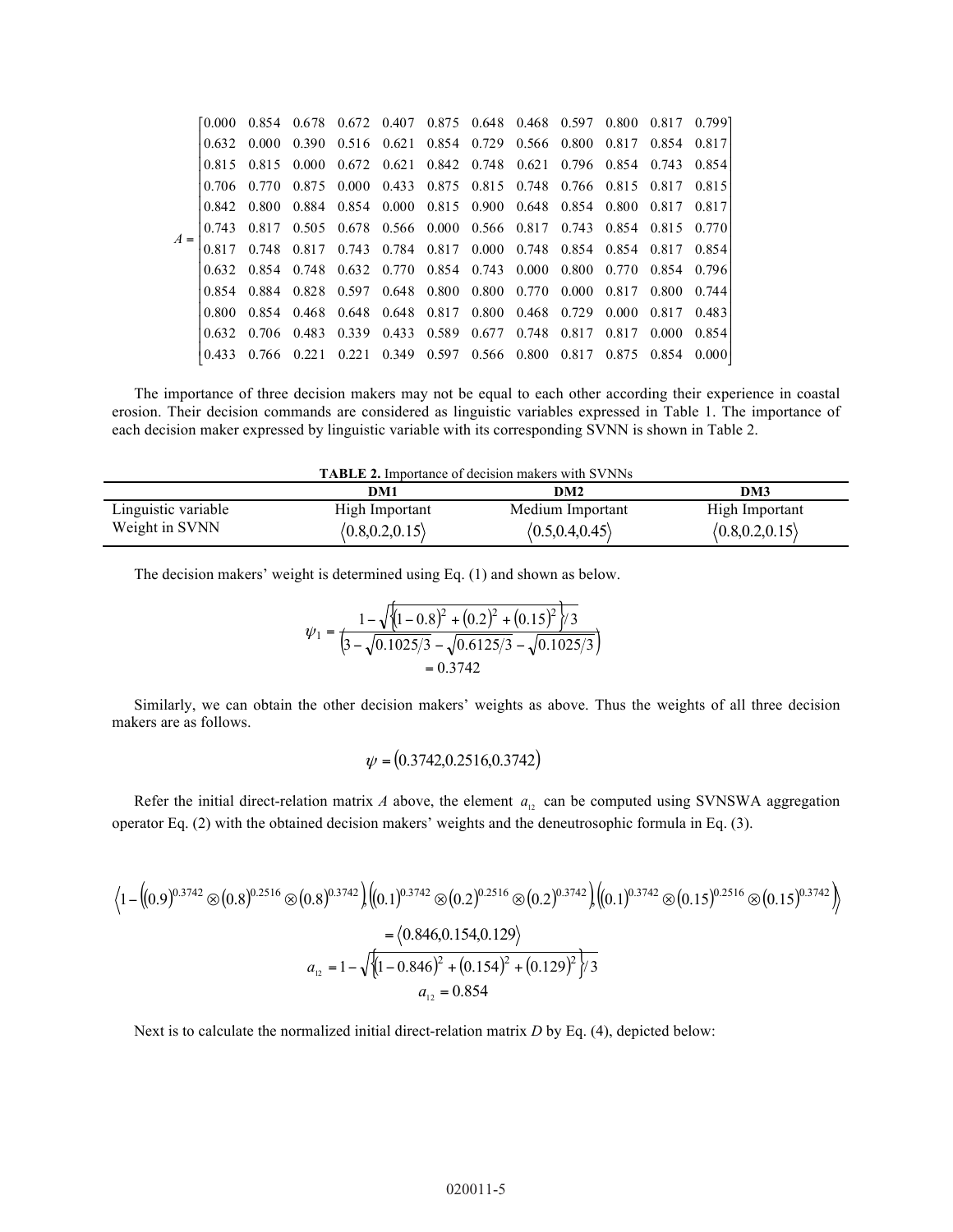|       | [0 000] | 0.095         |       | 0.075 0.074 0.045 0.097 0.072 0.052 0.066 0.089 0.090 0.089                     |  |                                                                                                 |  |                     |        |
|-------|---------|---------------|-------|---------------------------------------------------------------------------------|--|-------------------------------------------------------------------------------------------------|--|---------------------|--------|
|       | 0.070   | 0.000         | 0.043 | 0.057                                                                           |  | 0.069 0.095 0.081 0.063 0.089 0.090                                                             |  | $0.095 \quad 0.090$ |        |
|       | 0.090   | 0.090         | 0.000 | 0.074                                                                           |  | 0.069 0.093 0.083 0.069 0.088 0.095 0.082 0.095                                                 |  |                     |        |
|       | 0.078   | 0.085         | 0.097 | 0.000                                                                           |  | 0.048 0.097 0.090 0.083 0.085 0.090                                                             |  | 0.090               | 0.090  |
|       | 0.093   | 0.089         | 0.098 |                                                                                 |  | $0.095$ $0.000$ $0.090$ $0.100$ $0.072$ $0.095$ $0.089$ $0.090$                                 |  |                     | 0.090  |
| $D =$ |         | $0.082$ 0.090 |       | $0.056$ $0.075$ $0.063$ $0.000$ $0.063$ $0.090$ $0.082$ $0.095$ $0.090$ $0.085$ |  |                                                                                                 |  |                     |        |
|       | 0.090   | 0.083 0.090   |       |                                                                                 |  | $0.082\quad 0.087\quad 0.090\quad 0.000\quad 0.083\quad 0.095\quad 0.095\quad 0.090\quad 0.095$ |  |                     |        |
|       | 0.070   | 0.095         | 0.083 | 0.070                                                                           |  | 0.085 0.095 0.082 0.000 0.089 0.085 0.095 0.088                                                 |  |                     |        |
|       | 0.095   | 0.098         | 0.092 |                                                                                 |  | 0.066 0.072 0.089 0.089 0.085 0.000 0.090 0.089 0.082                                           |  |                     |        |
|       | 0.089   | 0.095         | 0.052 | 0.072                                                                           |  | 0.072 0.090 0.089 0.052 0.081 0.000 0.090                                                       |  |                     | 0.053  |
|       | 0.070   | 0.078         | 0.053 | 0.038                                                                           |  | 0.048 0.065 0.075 0.083 0.090 0.090 0.000                                                       |  |                     | 0.095  |
|       |         | 0.085         | 0.024 | $0.024$ $0.039$ $0.066$ $0.063$ $0.089$ $0.090$ $0.097$                         |  |                                                                                                 |  | 0.095               | 0.0001 |
|       |         |               |       |                                                                                 |  |                                                                                                 |  |                     |        |

Then, the total direct-relation matrix *T* below can be computed by Eq. (5) and with the help of Maple software.

|  | EO 510. | 0.657       | 0.509 |       |                         |  | 0.493 0.457 0.648 0.582 0.534 0.614 0.665 0.662 0.633]      |                   |       |
|--|---------|-------------|-------|-------|-------------------------|--|-------------------------------------------------------------|-------------------|-------|
|  | 0.577   | 0.572       | 0.483 | 0.479 |                         |  | 0.480 0.647 0.591 0.545 0.636 0.667 0.667 0.635             |                   |       |
|  | 0.644   | 0.710       | 0.484 |       |                         |  | 0.536 0.520 0.700 0.643 0.596 0.688 0.728 0.712 0.693       |                   |       |
|  | 0.637   | 0.709       | 0.575 | 0.469 |                         |  | 0.505 0.707 0.652 0.611 0.689 0.727 0.722 0.692             |                   |       |
|  | 0.691   | 0.758       | 0.613 |       |                         |  | 0.591 0.491 0.746 0.703 0.641 0.742 0.773 0.769             |                   | 0.737 |
|  | 0.603   | 0.673       | 0.509 |       |                         |  | 0.509 0.488 0.579 0.593 0.583 0.647 0.690 0.682 0.649       |                   |       |
|  |         | 0.675 0.737 | 0.594 |       |                         |  | 0.569 0.560 0.731 0.598 0.637 0.727 0.763 0.754 0.726       |                   |       |
|  |         | 0.634 0.722 |       |       |                         |  | 0.567 0.538 0.540 0.709 0.650 0.538 0.697 0.727 0.731 0.695 |                   |       |
|  | 0.660   | 0.730       | 0.579 |       |                         |  | 0.539 0.533 0.710 0.661 0.621 0.620 0.738 0.732 0.695       |                   |       |
|  | 0.594   | 0.658       | 0.492 | 0.493 |                         |  | 0.482 0.643 0.598 0.534 0.628 0.584 0.662 0.604             |                   |       |
|  | 0.544   | 0.608       | 0.463 | 0.435 |                         |  | 0.435 0.585 0.553 0.530 0.601 0.630 0.543 0.604             |                   |       |
|  |         |             | 0.404 | 0.391 | 0.397 0.544 0.504 0.499 |  |                                                             | 0.560 0.592 0.587 | 0.475 |

Table 3 below expressed the direct and indirect effects of twelve sub-factors.

**TABLE 3.** The prominence and relation axis for cause and effect group.

| <b>Sub-factors</b>                                 | $r_i$ | $c_i$ | $r_i + c_i$ | $r_i - c_i$ |
|----------------------------------------------------|-------|-------|-------------|-------------|
| C1: Hydrodynamic wave and current                  | 6.964 | 7.256 | 14.22       | $-0.292$    |
| C2: Imbalance sediment supply                      | 6.979 | 8.105 | 15.084      | $-1.126$    |
| C <sub>3</sub> : Storm surge                       | 7.654 | 6.272 | 13.926      | 1.382       |
| C4: Tidal range                                    | 7.695 | 6.042 | 13.737      | 1.653       |
| C5: Global warming                                 | 8.255 | 5.888 | 14.143      | 2.367       |
| C6: Bottom beach profile and shoreline instability | 7.205 | 7.949 | 15.154      | $-0.744$    |
| C7: Sea level rise                                 | 8.071 | 7.328 | 15.399      | 0.743       |
| C8: Sand mining activities                         | 7.748 | 6.869 | 14.617      | 0.879       |
| C9: Coastal development                            | 7.818 | 7.849 | 15.667      | $-0.031$    |
| C <sub>10</sub> : Coastal protection               | 6.972 | 8.284 | 15.256      | $-1.312$    |
| C11: Budgetary revenue                             | 6.531 | 8.223 | 14.754      | $-1.692$    |
| C12: Coastal zone management and policy            | 6.011 | 7.838 | 13.849      | $-1.827$    |

The obtained results is used to get the causal diagram which is plotted. The digraph of these twelve sub-factors is depicted in Fig. 1.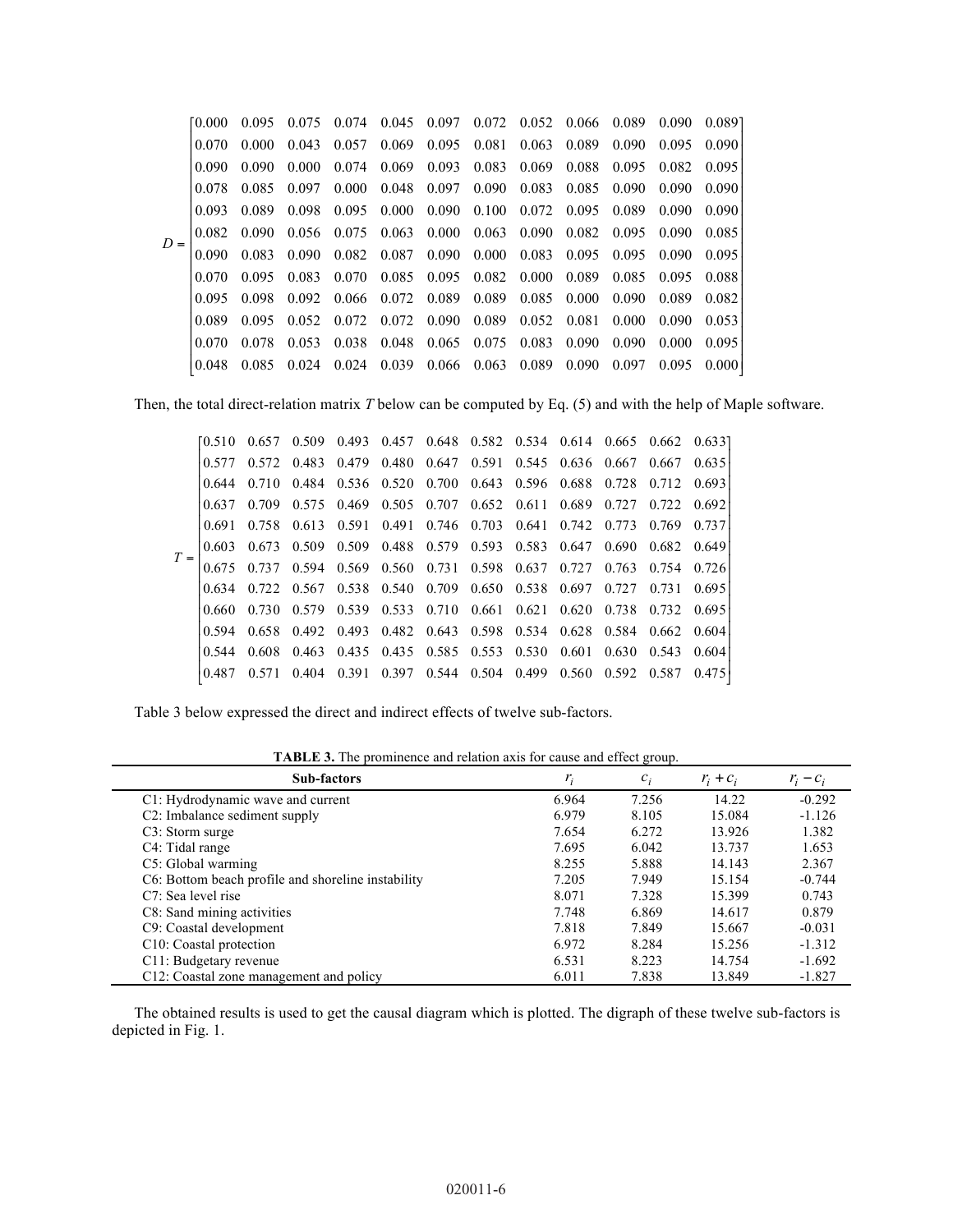

**FIGURE 1**. Causal effect diagram.

Based on Table 3, the importance of the twelve sub-factors can be prioritized as  $C9 > C7 > C10 > C6 > C2 >$  $C11 > C8 > C1 > C5 > C3 > C12 > C4$  based on  $(r_i + c_j)$  values, where the coastal development is the most important sub-factors with the value of 15.667, while tidal range is the least important criterion with the value of 13.737. In contrast to the importance, storm surge (C3), tidal range (C4), global warming (C5), sea level rise (C7) and sand mining activities (C8) are net causes, whereas hydrodynamic wave and current(C1), imbalance sediment supply (C2), bottom beach profile and shoreline instability (C6), coastal development (C9), coastal protection(C10), budgetary revenue (C11) and coastal zone management and policy (C12) are net receivers based on  $(r_i - c_i)$  values. Causal diagram in Fig. 1 shows that global warming (C5) is the most influential sub-factors.

In summary, we should pay much attention to cause group rather than receivers. Amongst all the factors in cause group, global warming (C5) has the highest  $(r_i - c_i)$  value with 2.367 which means, C5 tends to give more impact on the whole system of coastal erosion. However, the importance of global warming are rank at ninth which could argue the fact that C5 has a great effect on the system.

In contrast, coastal development (C9) is the most important factor and mutually affects C1, C2, C6, C7, C8 and C10. This indicates that coastal development is far more important factor in coastal erosion. Though, coastal development is slightly in the effect group, but it is the most important factor. Therefore, coastal development activities must be reduced and the authority should monitor the effect of existing development along coastline as it could increase the risk of coastal erosion.

### **CONCLUSION**

This paper has proposed a neutrosophic DEMATEL method. The proposed method has been applied to develop the cause-effect relationship among factors of coastal erosion. This proposed method has successfully adapted DEMATEL in indeterminate situation by applying linguistic variables and a neutrosophic aggregation operator. This proposed method successfully determined the importance of each factors.Furthermore, the proposed method also establish the causal and effect relationships among 12 factors. Thus, a set of 12 complex influencing factors are divided into a cause group and an effect group, and a visible cause-effect relationship diagram is constructed. In particular, on the basis of cause-effect relationship diagram, five factors (C3, C4, C5, C7 and C8) are important in coastal erosion system. It is therefore suggested that, the local authority could apply any appropriate mitigation approach in minimising the effect of coastal erosion.

The procedure presented in this paper provides a relevant model to identify critical factors among various influencing elements. This proposed Neutrosophic DEMATEL method can be also used in the field of supplier selection, manufacturing, organization management, information system and social science. Besides, it is applicable to all systems with similar profile where segmenting indeterminate factors is required.